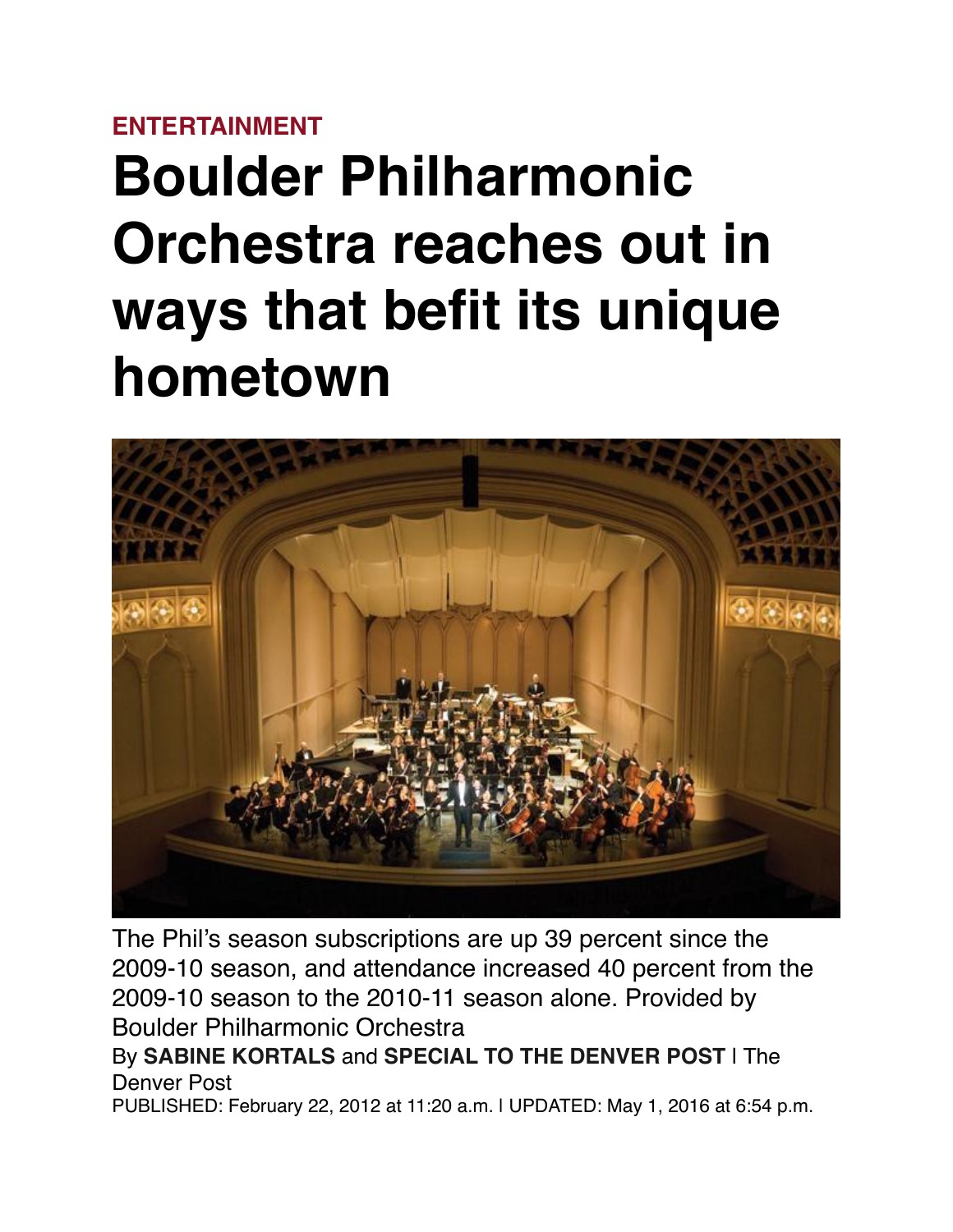It's generally understood that American orchestras are challenged as never before.

Whether you blame a prolonged economic recession, an outdated business model, rising costs, more diversified audience tastes or all of the above, orchestras around the country are facing budget shortfalls and declining attendance.

[While the Colorado Symphony Orchestra looks to a fresh, consumer-focused](http://www.denverpost.com/classicalmusic)  [approach to secure its financial future and better connect with audiences,](http://www.denverpost.com/classicalmusic) the Boulder Philharmonic Orchestra has been quietly experimenting and innovating outside the spotlight.

"We're not just trying to attract patrons, we're trying to build a real connection between the orchestra and the community," said Michael Butterman, the Phil's music director since 2005. "Concerts are a gateway opportunity for people to connect to us."

According to Jeffrey Nytch, director of the Entrepreneurship Center for Music at CU-Boulder, that's precisely the kind of thinking that's needed to turn things around.

"Community engagement is key," said Nytch, who moderated a local panel discussion last month on the future of orchestras in troubled times. "In the last decade, a number of studies have shown that attendance for traditional fine-arts events is on the decline, which has set off a chain reaction.

"Presenting organizations have pulled back their programming, and pulled back from the community … when instead they should be experimenting with programming and thinking well beyond the passive experience of the concert hall."

For Butterman, that means embracing and reflecting what he calls "the spirit of Boulder."

"It's a crowded landscape here," he said, noting nearby ensembles like the [Boulder](http://www.denverpost.com/music/ci_19973244)  [Bach Festival](http://www.denverpost.com/music/ci_19973244), the Colorado Music Festival and the CSO. "So we spent some time visioning, surveying and really thinking about how to create a relationship with our audience … not just as an orchestra in Boulder, but as Boulder's orchestra.

"What's Boulder all about? It's a highly educated, well-traveled community. We have scientists and outdoor enthusiasts. And there's a fondness for exploration and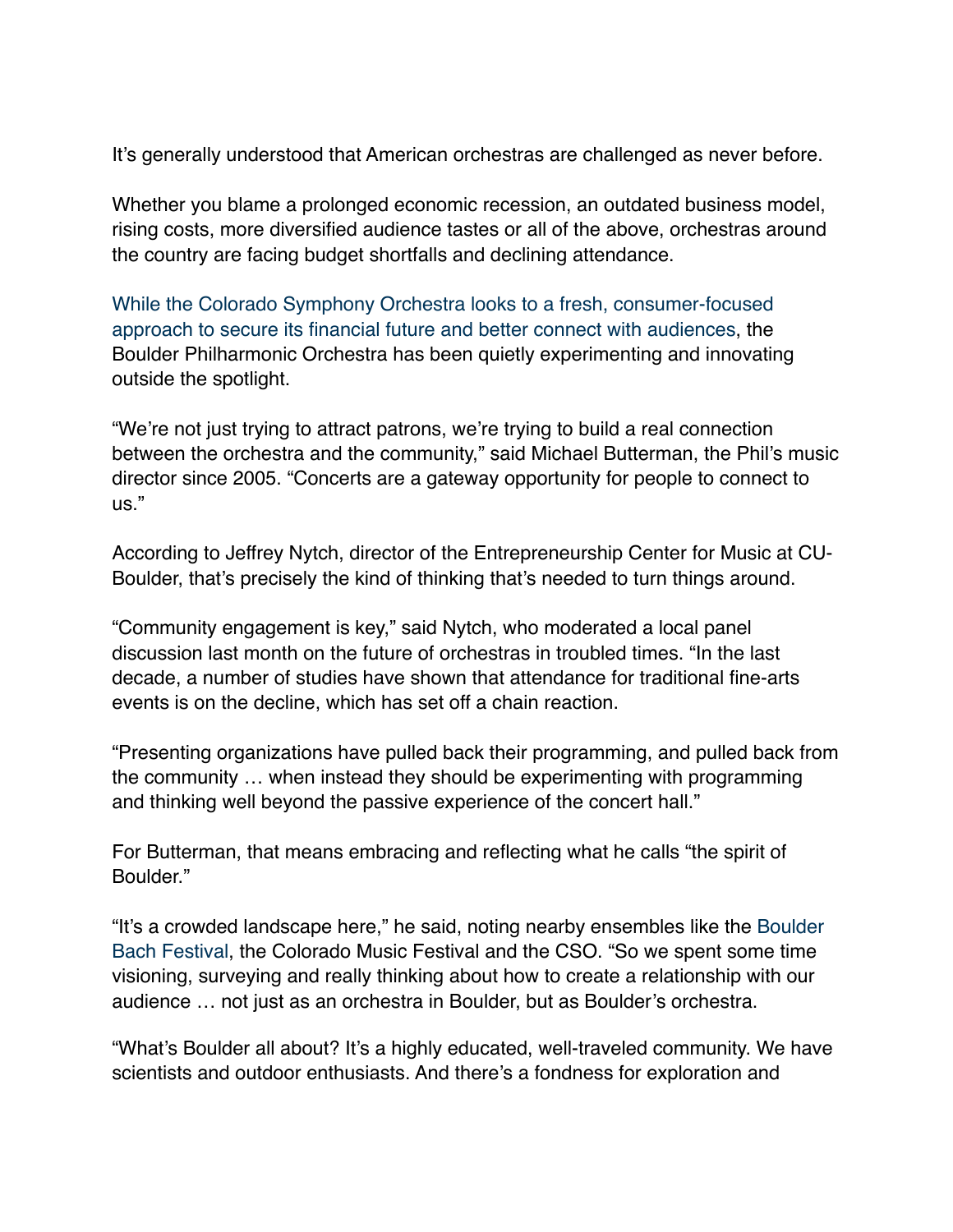discovery, as well as an expectation and affection for the familiar monuments of the repertoire. Our programming is the result of this composite personality." Such keen attention to capture what makes the community unique is paying off. The Phil's season subscriptions are at a seven-year high, up 39 percent since the 2009-10 season, and attendance increased 40 percent from the 2009-10 season to the 2010-11 season alone.

Concerts often spotlight Boulder's own creative talents, as well as widely known artists with Boulder connections — from pianists Christopher Taylor, David Korevaar and Hsing-Ay Hsu to composers Daniel Kellogg and Bill Douglas, as well as collaborations with organizations and ensembles like the Ars Nova Singers, Boulder Chorale, Boulder Ballet and Colorado Shakespeare Festival. As well, Butterman introduced a "Discovery" series to fourth- and fifth-graders in the Boulder Valley School District. "We target students right when they have the opportunity to start learning an instrument in school," he said of the grass-roots effort. "The idea is to create a spark of inspiration, and help them develop a relationship with music."

"Michael Butterman Goes to School" is another outreach program by which the 45 year-old maestro is building rapport with area music educators and students through classroom visits.

Additionally, the hometown, professional orchestra is expanding its regional presence with concerts in Lakewood, Highlands Ranch, Arvada and the Vilar Performing Arts Center in Beaver Creek.

"Like any per-service orchestra, our musicians are contracted players," said Butterman. "The Boulder Phil isn't their chief source of income. And when you don't play together every day, you have to continually re-establish the unity and artistic quality of the orchestra as a whole.

"So how do you get an orchestra to play together more often? By repeating your concerts in other venues, which the Scientific & Cultural Facilities District has helped us to do."

That said, the Phil has down-sized its office space, and its minimal staff relies on a hands-on, working board to help keep down expenses. Said Butterman, "Through some trial and error, I think we're becoming both more efficient and more artistically relevant over time."